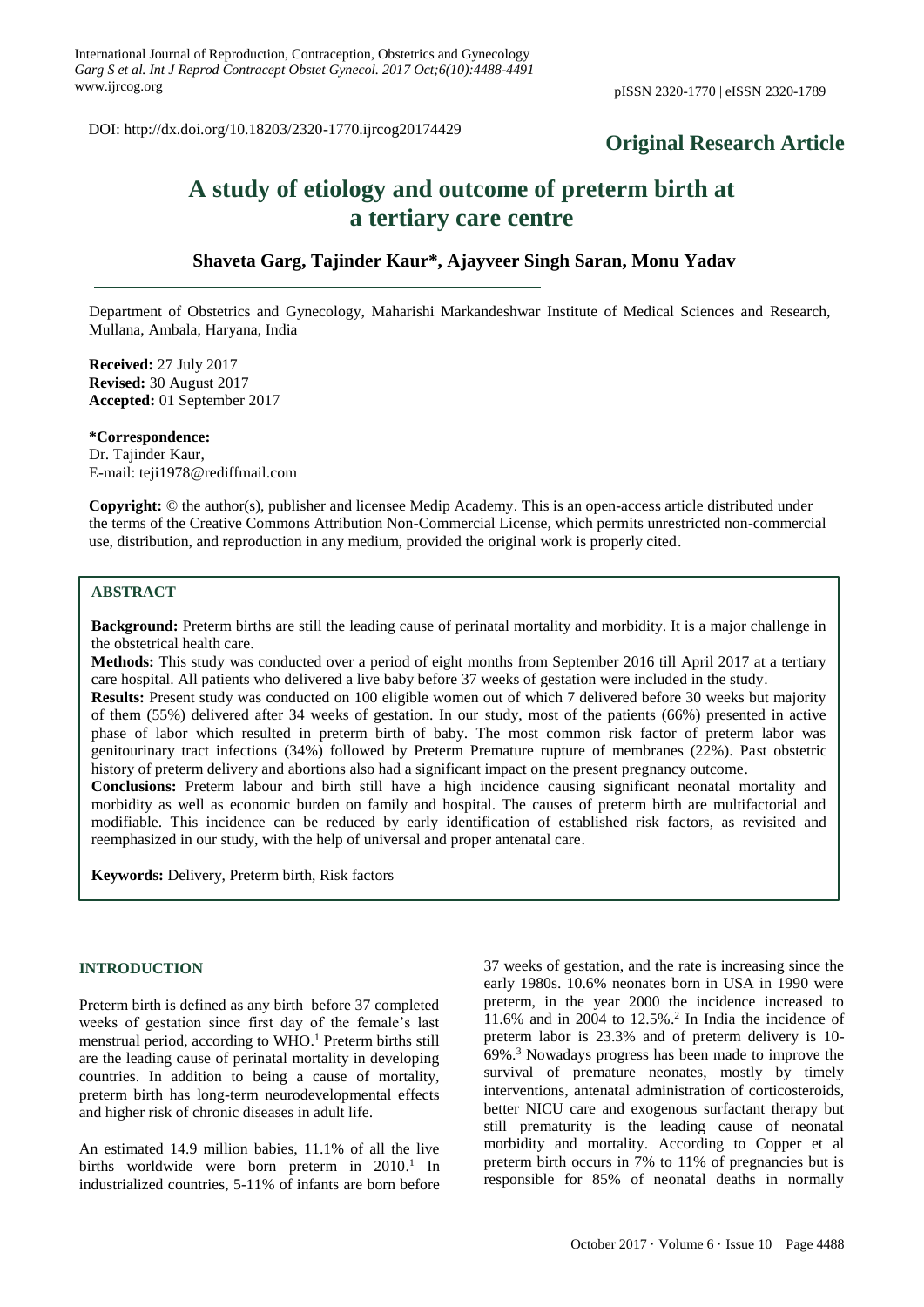formed infants who do not have any congenital anomalies.<sup>4</sup> Many conditions and demographic factors are associated with preterm births such as increasing maternal age, increased incidence of underlying health problems such as diabetes and hypertension, greater use of artificial reproductive techniques leading to higher rates of multiple pregnancies and liberal use of caesarean as well as planned inductions before term. The etiology still remains unknown in a large number of cases.<sup>5</sup>

### **METHODS**

In the present study a total of one hundred pregnant women who delivered before 37 weeks of pregnancy at Maharishi Markandeshwar Institute of Medical Sciences and Research, Mullana from September, 2016 till April, 2017 were included after proper informed consent. All the antenatal patients who had preterm delivery, induced or spontaneous between 28 to 37 weeks of gestation were included in the study. The patients presenting with intrauterine fetal demise and congenital anomalies were excluded in our study. A detailed history of present pregnancy including genitourinary infections, antepartum haemorrhage, hypertension, PPROM, etc was taken. Past medical and surgical history along with past obstetrical history especially of preterm births and abortions was taken to determine the causative factor. Detailed examination general physical, systemic and obstetrical was performed. Gentle per speculum examination was done in all cases and a per vaginum examination was done if needed and Bishop scoring was noted. Risk factors related to preterm labor and neonatal outcome were recorded and analyzed. All investigations including complete haemogram, urine routine examination, urine culture and sensitivity, vaginal culture and sensitivity, ultrasonography and other basic investigations to evaluate the underlying cause of preterm labour was done. Gestational age at the time of delivery, mode of delivery and neonatal outcome in terms of birth weight and apgar score, morbidity and mortality was recorded. Stastical analysis was done using SPSS – 20 version software.

#### **RESULTS**

Present study was conducted on 100 eligible women out of which 7 delivered before 30 weeks but majority of them (55%) delivered after 34 weeks of gestation.

In present study, 66% patients presented in active phase of labor followed by fetal distress (11%) which resulted in preterm birth of baby.

#### **Table 1: Gestation at the time of delivery.**

| <b>Gestational age in weeks</b> | <b>Number</b> |
|---------------------------------|---------------|
| $28-30$ weeks                   |               |
| $31-34$ weeks                   | 38            |
| $>34$ weeks                     | 55            |

The relationship of preterm birth with maternal age was studied but only 3 cases were more than 35 years of age, so in our study maternal age was not observed as significant risk factor.

#### **Table 2: Cause of preterm delivery.**

| Cause                 | <b>Number</b> |
|-----------------------|---------------|
| Active phase of labor | 66            |
| Antepartum hemorrhage | 10            |
| Acute fetal distress  | 11            |
| Severe preeclampsia   |               |
| Eclampsia             |               |
| Chorioamnionitis      |               |

In present study 61 women were multipara, 30 were primipara and only 9 were grandmultipara. The most common risk factor of preterm labor was genitourinary tract infections (34%) followed by Preterm Premature rupture of membranes (22%).

# **Table 3: Distribution of subjects according to risk factors.**

| <b>Risk factors</b>              | <b>Number</b>  |  |
|----------------------------------|----------------|--|
| Age                              |                |  |
| $>35$ years                      | 3              |  |
| <b>Parity</b>                    |                |  |
| Primipara                        | 30             |  |
| Multipara                        | 61             |  |
| Grandmultipara                   | 9              |  |
| Past obstetric history           |                |  |
| <b>Abortions</b>                 | 16             |  |
| Previous preterm delivery        | 8              |  |
| <b>Present obstetric history</b> |                |  |
| Vaginal infection                | 19             |  |
| <b>UTI</b>                       | 15             |  |
| <b>PPROM</b>                     | 22             |  |
| Polyhydramnios                   | 3              |  |
| Ante partum haemorrhage          | 10             |  |
| Abruption                        | 7              |  |
| Placenta praevia                 | 3              |  |
| <b>PIH</b>                       | 21             |  |
| Multiple pregnancy               | $\overline{4}$ |  |
| Twins                            | 3              |  |
| <b>Triplets</b>                  | 1              |  |
| Co morbid medical conditions     |                |  |
| Severe anaemia                   | 6              |  |
| Acute febrile illness            | 4              |  |

Past obstetric history of preterm delivery and abortions also had a significant impact on the present pregnancy outcome. Past history of abortions was present in 16 patients and 8 patients had history of preterm delivery in previous pregnancies. In present study, antepartum haemorrhage and co-morbid medical conditions were seen in 10% cases in each group. In present study, 84 neonates required NICU admission. Neonatal mortality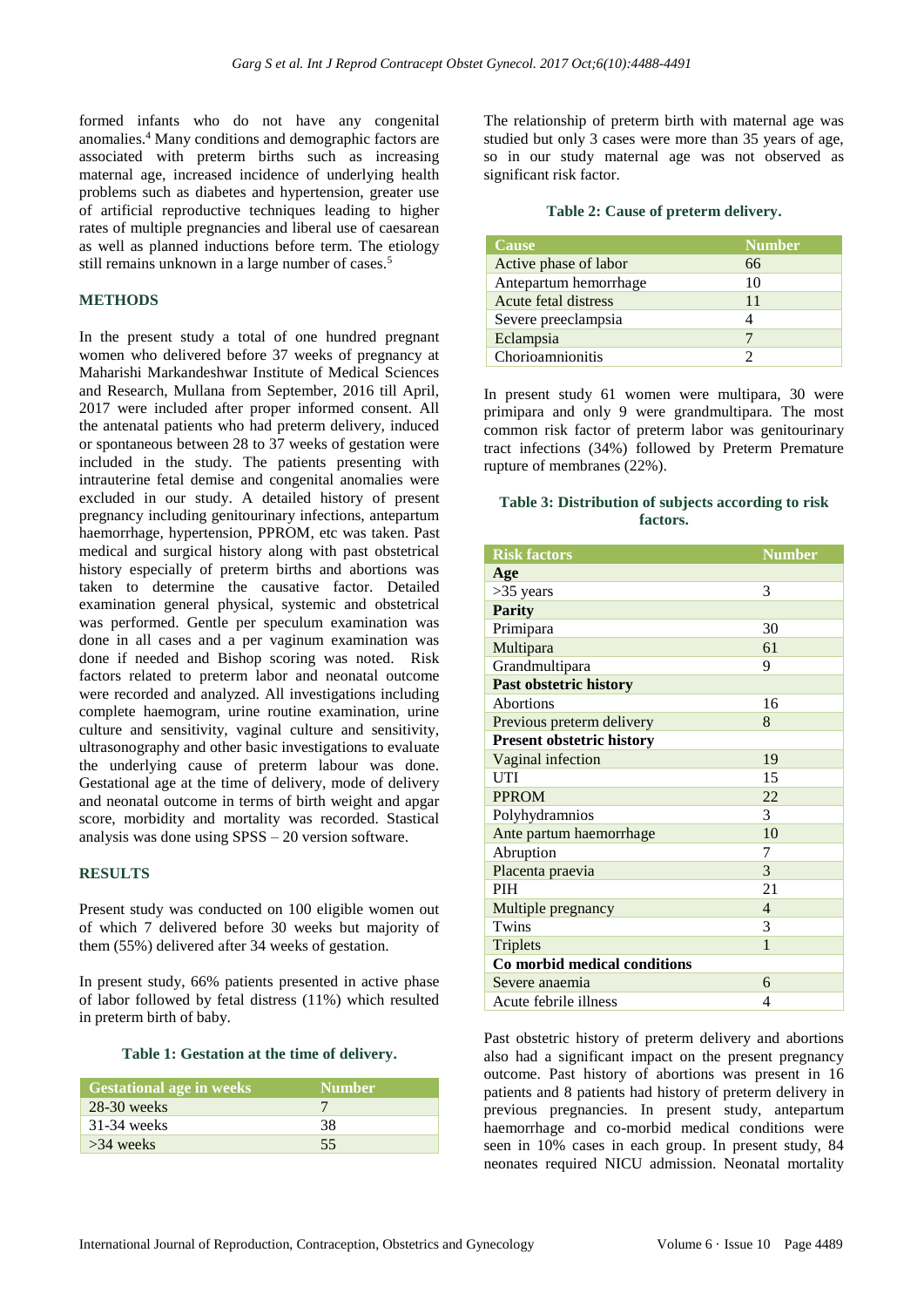was seen in 14 cases out of which 13 babies were born before 34 weeks of gestation.

|  | Table 4: Neonatal morbidity and mortality. |  |
|--|--------------------------------------------|--|
|  |                                            |  |

| <b>Neonatal Outcome</b>       | No. |
|-------------------------------|-----|
| <b>NICU</b> admission         | 84  |
| Neonatal mortality            | 14  |
| Respiratory distress syndrome | 16  |
| Asphyxia                      | 18  |
| Jaundice                      | 30  |
| Septicemia                    | 9   |
| Necrotising enterocolitis     |     |
| Hypothermia                   | 12  |
| Hypoglycemia                  | 6   |

Most common ailment associated with preterm neonates was jaundice (n=30) followed by asphyxia which was seen in 18 cases, Respiratory distress syndrome in 16 cases and septicemia in 9 cases. In our study birth weight had significant association with neonatal mortality as all the babies weighing more than 2000 grams survived and both the babies weighing less than 1000 grams expired. Mortality rate was 66.66% in babies weighing 1000-1499 grams and 24% in babies weighing 1500-2000 grams.

#### **Table 5: Association between birth weight and neonatal mortality.**

|           | Weight (grams) Number (total=104) Mortality |              |
|-----------|---------------------------------------------|--------------|
| <1000     |                                             | $2(100\%)$   |
| 1000-1499 |                                             | $6(66.66\%)$ |
| 1500-2000 | 25                                          | 6(24%)       |
| >2000     | 68                                          | $0(0\%)$     |

# **DISCUSSION**

Preterm birth is a major challenge in health care and is associated with most of the perinatal deaths. In present study 896 live births took place during study period, out of which 100(11.16%) patients had preterm delivery. Singh U et al and Satija A et al reported an incidence of 20.9% and 20.4% respectively, but they included deliveries at  $\langle 28 \rangle$  weeks of gestation.<sup>3,5</sup> In present study most common reason for preterm delivery was patients presenting in active phase of labor (66%) which is comparable to incidence of 68.5% reported by Singh U et al. <sup>3</sup> There are multiple factors associated with etiology of preterm labor. Singh U et al found that preterm rupture of membranes was frequently associated with preterm births (25.9%), we found preterm rupture of membranes to be associated with 22% preterm births.<sup>3</sup>

Chauhan N et al also reported PROM as a risk factor in 31.8% of cases.<sup>6</sup> The previous obstetrical history was studied as one of risk factors for preterm birth, we found history of preterm delivery in 8 cases and history of abortion in 16% cases with preterm delivery. History of previous preterm delivery and abortion was observed to

be frequently associated with preterm births in various studies, Satija A et al and Singh U et al observed a positive history of previous preterm births in 12% and 14.4% cases of preterm labor as respectively.3,5 Moreau C et al concluded that previous history of induced increased abortions is associated with preterm births.<sup>7</sup> In present study infections both vaginal and urinary were seen to be strongly associated with preterm delivery, 19% of cases had vaginal infection and 15% had urinary tract infections. Genitourinary infections has been reported to be one of the commonest risk factors in literature, Wright SP et al identified urinary tract infection (UTI) in 7% of preterm births.<sup>8</sup> Goldenberg MD et al had also found a strong association between bacterial vaginosis and preterm labor.<sup>9</sup> Singh U et al found genitourinary infection as the second commonest cause (20.7%), reporting UTI and vaginal infections in 8.4% and 12.25% cases respectively.<sup>3</sup> Satija A et al found that 26% patients had vaginal infections and 20% had UTI.<sup>5</sup> In present study antepartum haemorrhage was the causative factor in 10 cases of preterm births, out of these 7 patients had abruptio placenta for which termination of pregnancy was done. In a study conducted by Satija a et al antepartum haemorrhage contributed for 11% cases of preterm birth.<sup>5</sup> In present study 84 neonates required neonatal intensive care unit (NICU) admission and the most common neonatal complications noted were jaundice (30%), followed by asphyxia (18%) and RDS (16%). Chauhan et al reported the incidence of jaundice (32.3%), RDS  $(22.6%)$  and asphyxia  $(13.7%)$  in their study.<sup>6</sup> In present study, neonatal mortality was seen in 14 babies and mortality rate decreased with increasing gestational age, with only 1 mortality in group with more than 34 weeks of gestation, 6 deaths were seen in deliveries before 30 weeks and 7 between 31-34 weeks. Mortality rate of 18.18% was reported by Venkat S et al, Satija A et al reported 12.84% of mortality rate and Sonkusare S et al found the mortality rate to be 14.5% and mortality rate decreased with gestational age. 5,10,11 In present study, birth weight had also shown a significant association with mortality as no death was reported in babies born with weight more than 2000 grams.

#### **CONCLUSION**

Preterm labour and birth still have a high incidence causing significant neonatal mortality and morbidity as well as economic burden on family and hospital. The causes of preterm birth are multifactorial and modifiable. This incidence can be reduced by early identification of established risk factors, as revisited and reemphasized in our study, with the help of universal and proper antenatal care. An active and integrated involvement of primary as well as tertiary health sectors can help in achieving this goal.

*Funding: No funding sources Conflict of interest: None declared Ethical approval: Not required*